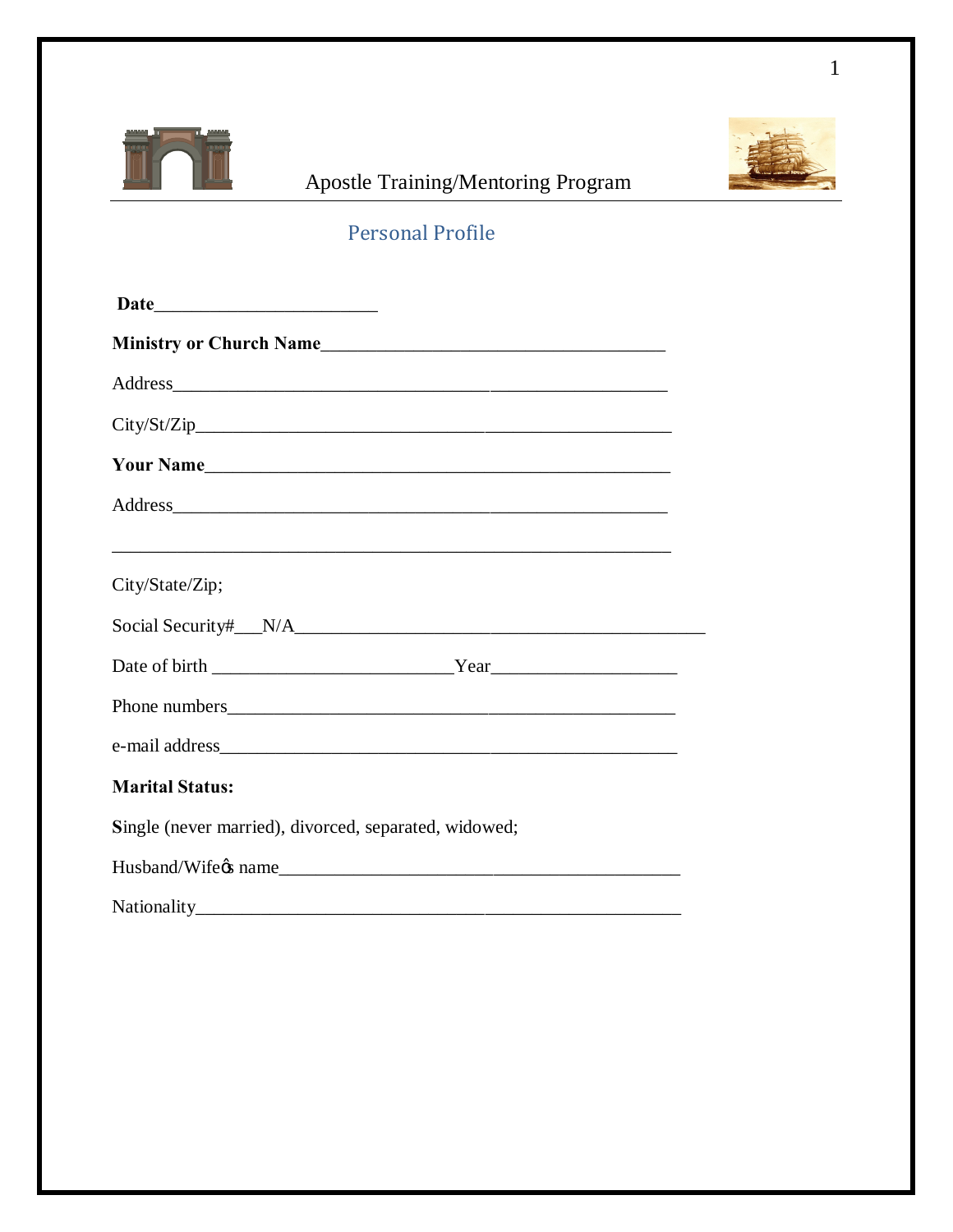## **Educational Background:**

| <b>Ministry Background:</b>     |                                                                                                 |  |  |
|---------------------------------|-------------------------------------------------------------------------------------------------|--|--|
|                                 |                                                                                                 |  |  |
| Describe your primary ministry: |                                                                                                 |  |  |
| Helps.                          | Pastoral, Teaching, Prophetic, Evangelistic, Apostolic, Administration, Intercession, Musician, |  |  |
|                                 |                                                                                                 |  |  |
|                                 |                                                                                                 |  |  |
|                                 | Explain what areas of ministry you have been involved in the past:                              |  |  |
|                                 |                                                                                                 |  |  |
|                                 |                                                                                                 |  |  |
|                                 |                                                                                                 |  |  |
|                                 |                                                                                                 |  |  |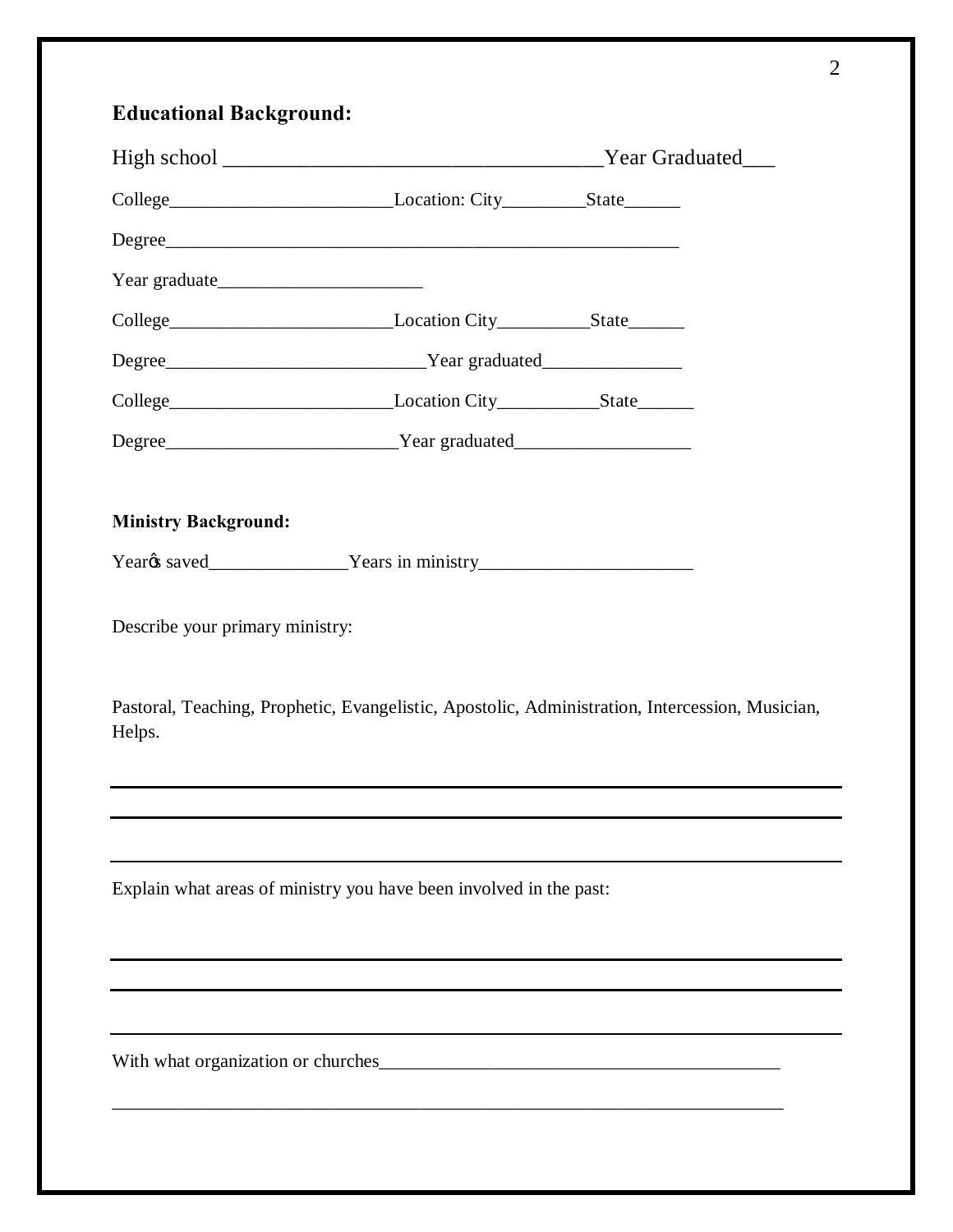Are you a licensed Minister? \_\_\_\_\_\_\_\_\_\_\_\_\_If so, when\_\_\_\_\_\_\_\_\_\_\_\_\_\_\_\_\_\_\_\_\_\_\_\_\_\_

Licensed by what ministry or church\_\_\_\_\_\_\_\_\_\_\_\_\_\_\_\_\_\_\_\_\_\_\_\_\_\_\_\_\_\_\_\_\_\_\_\_\_\_\_\_\_\_

## **Questions:**

1. What do you consider your two greatest weaknesses, and what are you doing to correct them?

2. What do you consider your two greatest strengths and how do you use them or plan to use them?

3. Give your three (3) main reasons for wanting to be in the Training/Mentoring Program.

\_\_\_\_\_\_\_\_\_\_\_\_\_\_\_\_\_\_\_\_\_\_\_\_\_\_\_\_\_\_\_\_\_\_\_\_\_\_\_\_\_\_\_\_\_\_\_\_\_\_\_\_\_\_\_\_\_\_\_\_\_\_\_\_\_\_\_\_\_\_\_

\_\_\_\_\_\_\_\_\_\_\_\_\_\_\_\_\_\_\_\_\_\_\_\_\_\_\_\_\_\_\_\_\_\_\_\_\_\_\_\_\_\_\_\_\_\_\_\_\_\_\_\_\_\_\_\_\_\_\_\_\_\_\_\_\_\_\_\_\_\_\_

- · \_\_\_\_\_\_\_\_\_\_\_\_\_\_\_\_\_\_\_\_\_\_\_\_\_\_\_\_\_\_\_\_\_\_\_\_\_\_
- 
- · \_\_\_\_\_\_\_\_\_\_\_\_\_\_\_\_\_\_\_\_\_\_\_\_\_\_\_\_\_\_\_\_\_\_\_\_\_\_

4. What fears/anxieties do you have about your ministry?

5. Give a brief explanation of who Jesus Christ was, is, and will be.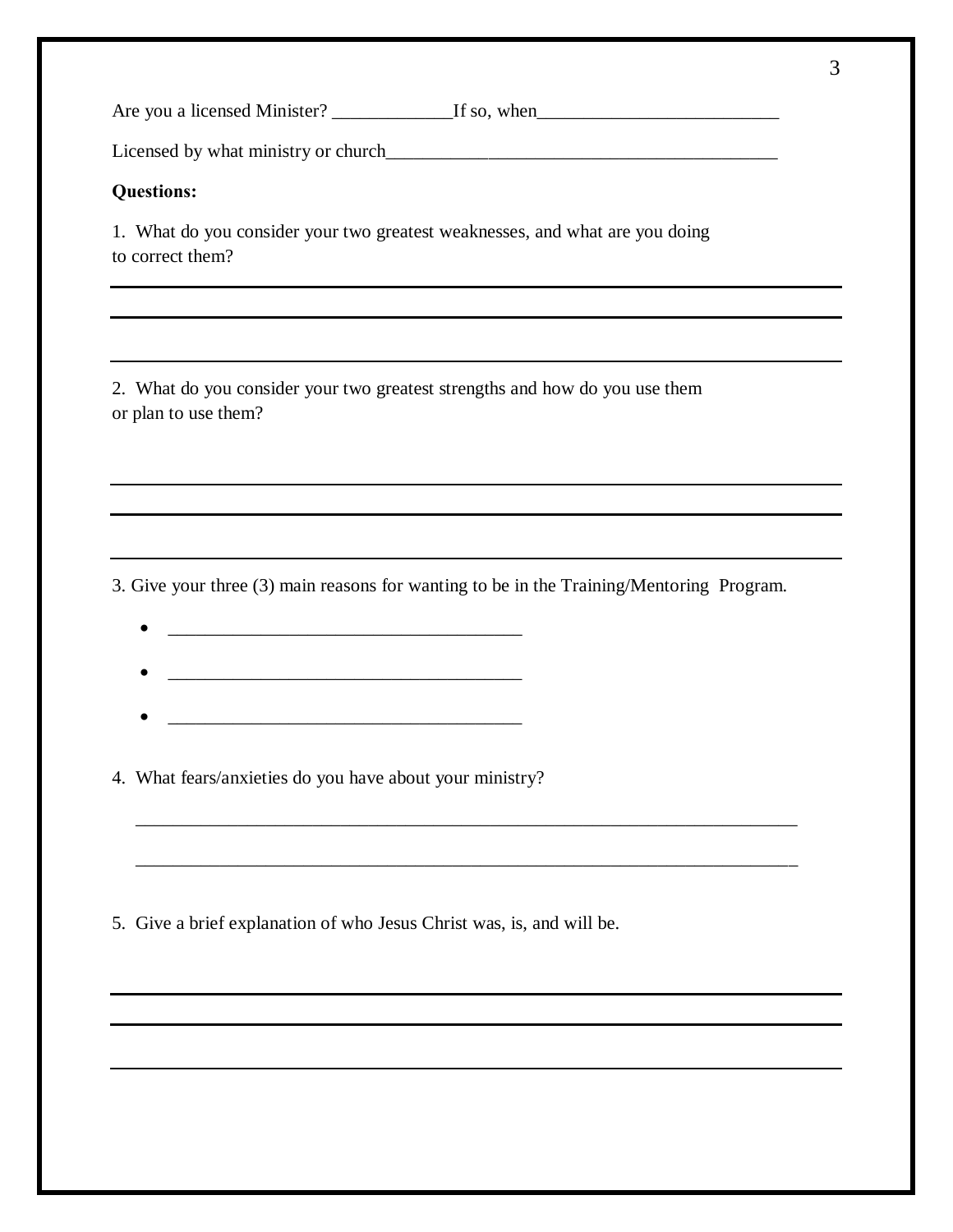6. Give a brief statement of what you believe the baptism of the Holy Spirit to be, and your personal experience with this, if any.

7. What is the one thing that you think can best prepare you for Christian ministry?

8. Describe the gifts of the Holy Spirit that operate regularly in your life, if any.

9. Describe your previous ministry experience, if any.

10. Do you pay tithes?<br> $\frac{10 \text{ N}}{2}$  If not, why not?

\_\_\_\_\_\_\_\_\_\_\_\_\_\_\_\_\_\_\_\_\_\_\_\_\_\_\_\_\_\_\_\_\_\_\_\_\_\_\_\_\_\_\_\_\_\_\_\_\_\_\_\_\_\_\_\_\_\_\_\_\_\_\_\_\_\_\_\_\_\_\_